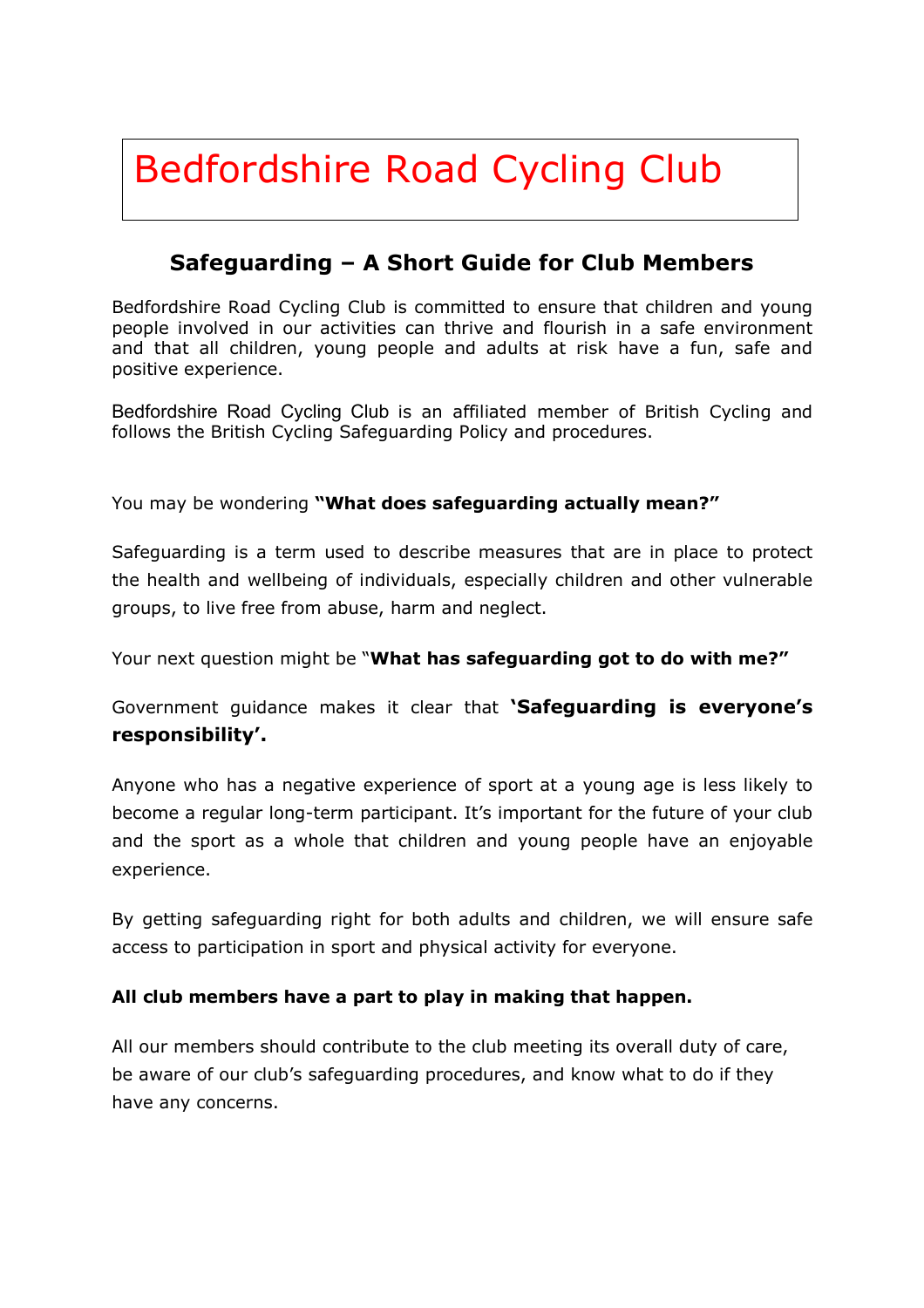# **Bedfordshire Road Cycling Club asks our members to:**

 **Familiarise yourself with the Bedfordshire Road Cycling Club Safeguarding Policy.** 

*The full copies of the* Bedfordshire Road Cycling Club *Safeguarding Policies are available on our website [www.bedsroad.org](http://www.bedsroad.org)*

 **In particular familiarise yourself with:** *(Clubs can add relevant information from their own safeguarding procedures, adding or removing section headers as required)*

#### **1. Bedfordshire Road Cycling Club Codes of Conduct**

*For example - Adults should always be aware that age related differences exist and conduct themselves in a manner that both recognises this and prioritises the welfare of children and young people.*

#### **2. Anti-Bullying**

*For example - Bedfordshire Road Cycling Club believe that every effort must be made to eradicate bullying in all its forms. The Club will not tolerate bullying in any of its forms whilst participating in any club activity, event or session.*

#### **3. Transport**

*For example - The club believes it is primarily the responsibility of parents/carers to transport their child/children to and from events, activities and club sessions.*

#### **4. Changing Rooms**

*For example - Wherever possible adults will avoid changing or showering at the same time as children but parents will be made aware that with limited changing*  room space there will be occasions when adults and children may need to share *the facilities. Where a parent/carer does not consent to their child accessing the changing rooms, it is their responsibility to either supervise the child while in the changing rooms or ensure that they do not use them.* 

#### **5. Social Media**

*For example - Think very carefully before contacting a young person via mobile phone, e-mail or social media. Do not accept children as contacts on social networking sites if you hold a position of trust with children/young people. In general stick to group communications, copy the communication to a parent and only communicate about organisational matters.*

#### **What should I do if I have a concern?**